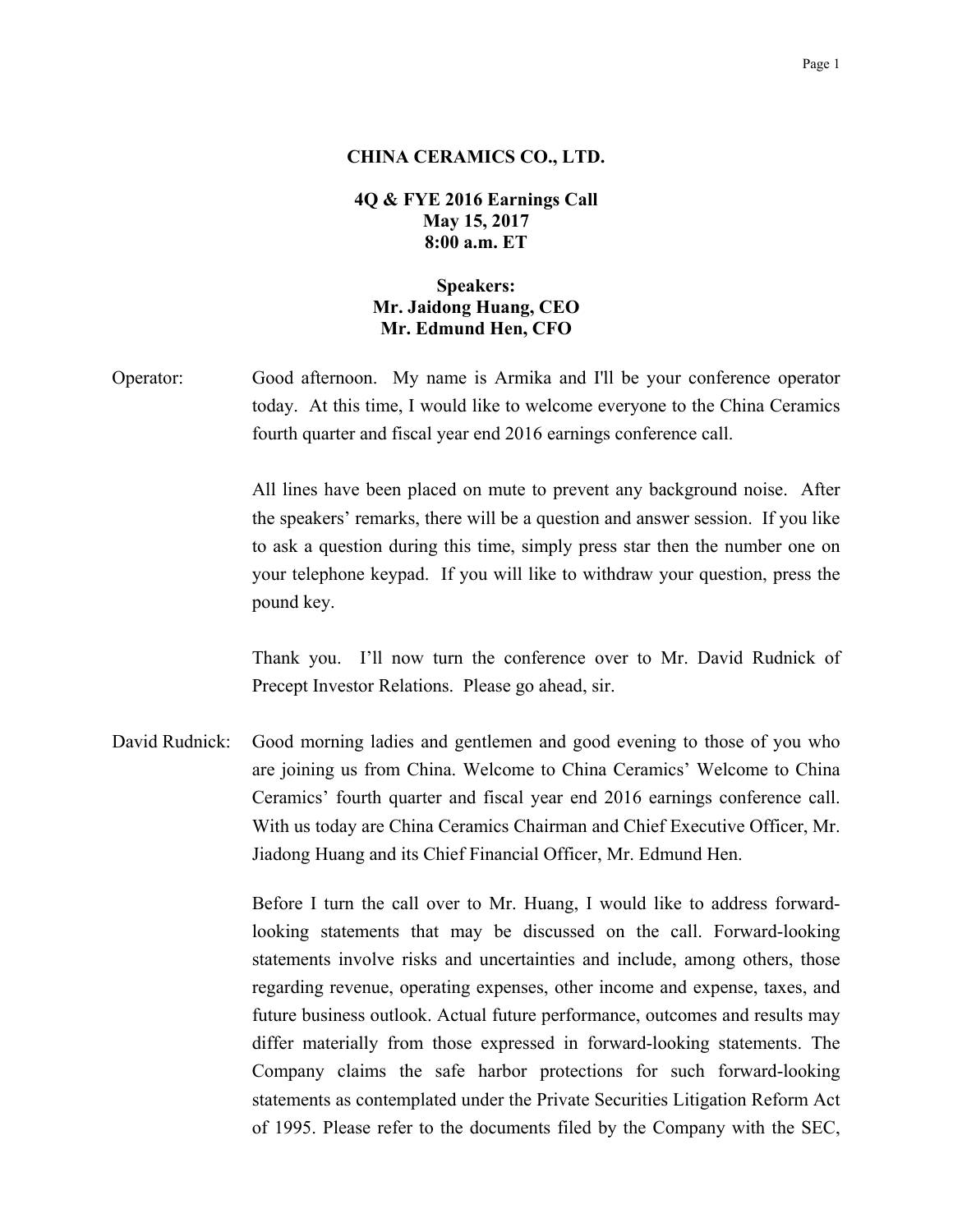specifically the most recent reports on Forms 20-F and 6-K, which identify important risk factors that could cause actual results to differ from those contained in the forward-looking statements. We assume no obligation to update any forward-looking statements or information, which speak as of their respective dates.

On today's call, we will reference certain non-GAAP financial measures. In accordance with SEC rules, we have provided a reconciliation of these non-GAAP measures to their most directly comparable GAAP measures in our earnings release and financial supplements, which can be found on the Investor Relations portion of the Company's corporate website. To supplement the financial results presented in accordance with U.S. GAAP, management will make reference to, among others, Earnings before Interest, Taxes, Depreciation and Amortization, which we will call by its abbreviated name, "EBITDA". EBITDA is a non-GAAP financial measure reconciled from net income, which the company believes provides meaningful, additional information to better understand its operating performance. A table reconciling net income to EBITDA can be found in the earnings press release issued earlier today.

 And now it's my pleasure to turn the call over to China Ceramics' Chairman and CEO, Mr. Jiadong Huang and China Ceramics' CFO, Mr. Edmund Hen. Weijia Dai will be translating for Mr. Huang. Mr. Huang, you may proceed.

Jiadong Huang: (In Chinese)

Weijia Dai: Thank you, David. On behalf of the company, I would like to welcome everyone to our fourth quarter and fiscal year end 2016 earnings conference call.

#### Jiadong Huang: (In Chinese)

Weijia Dai: We continued to experience challenging market conditions in both the fourth quarter and fiscal 2016 due to macroeconomic factors that have continued to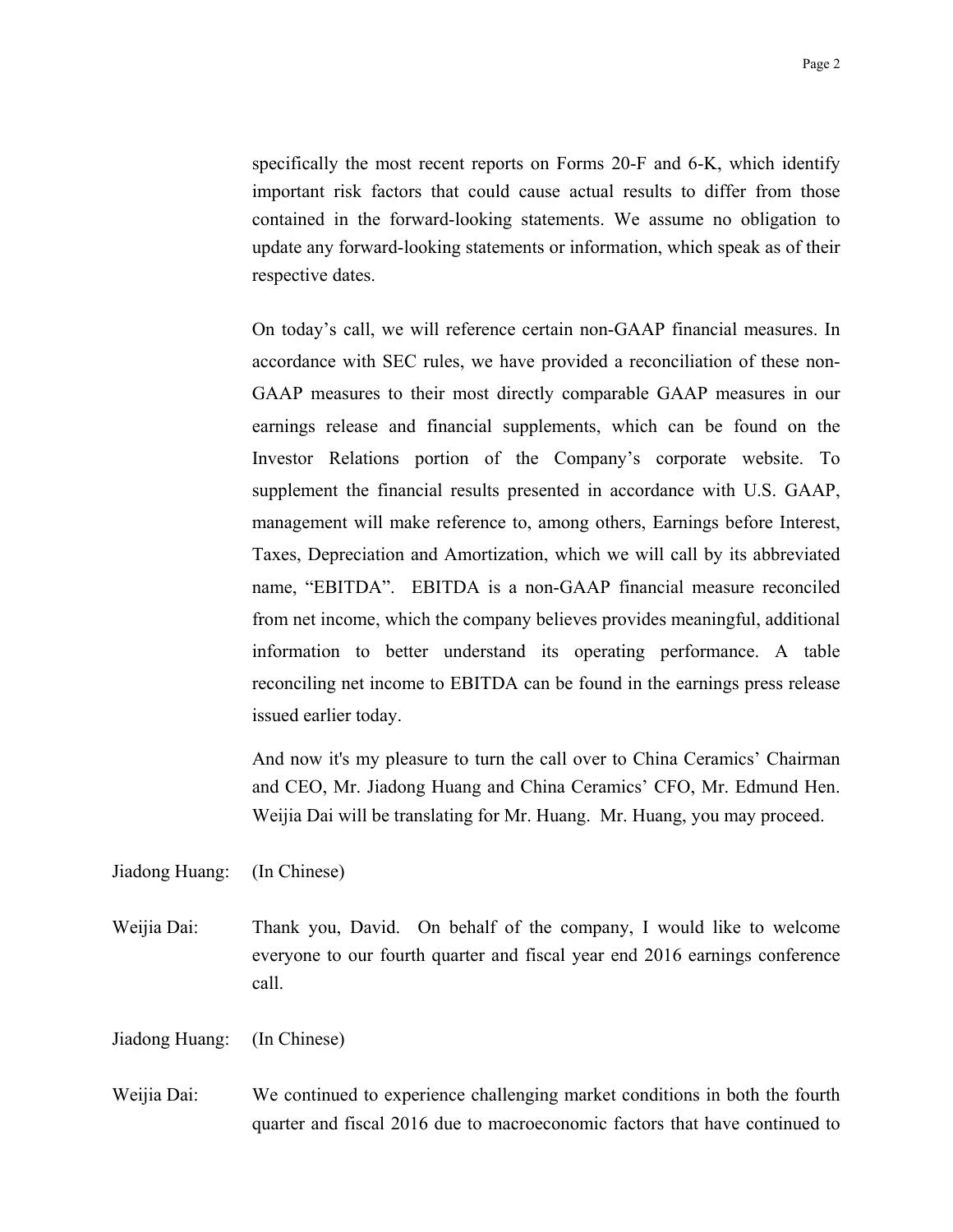negatively impact the China real estate and building materials markets. However, excluding the impact of the impairment charges, inventory write downs, and increases in the provision for bad debt taken during the period, we were able to generate \$8.4 million in EBITDA for fiscal 2016. In addition, in order to generate sales and move inventory, beginning on October 1st, 2016, we instituted a 20% reduction in the prices of slow moving products which helped to turn some of our inventory into cash. This price reduction led to a 35% increase in our sales volume in the fourth quarter compared to the same period in 2015. We are also looking for ways to operate more efficiently by running production lines concurrently with the generation of customer orders.

## Jiadong Huang: (In Chinese)

Weijia Dai: We continued to experience challenging market conditions in both the fourth quarter and fiscal 2016 due to macroeconomic factors that have continued to negatively impact the China real estate and building materials markets. However, excluding the impact of the impairment charges, inventory write downs, and increases in the provision for bad debt taken during the period, we were able to generate \$8.4 million in EBITDA for fiscal 2016. In addition, in order to generate sales and move inventory, beginning on October 1st, 2016, we instituted a 20% reduction in the prices of slow moving products which helped to turn some of our inventory into cash. This price reduction led to a 35% increase in our sales volume in the fourth quarter compared to the same period in 2015. We are also looking for ways to operate more efficiently by running production lines concurrently with the generation of customer orders.

### Jiadong Huang: (In Chinese)

Weijia Dai: During the fourth quarter, we utilized production facilities capable of producing 37 million square meters of ceramic tiles per year out of the Company's effective annual production capacity of 62 million square meters. As we have in past quarters, we maintained a reduced utilization of existing plant capacity based on the current market conditions to keep our operating costs low, and we will bring additional capacity online when we see an increase in demand for our products.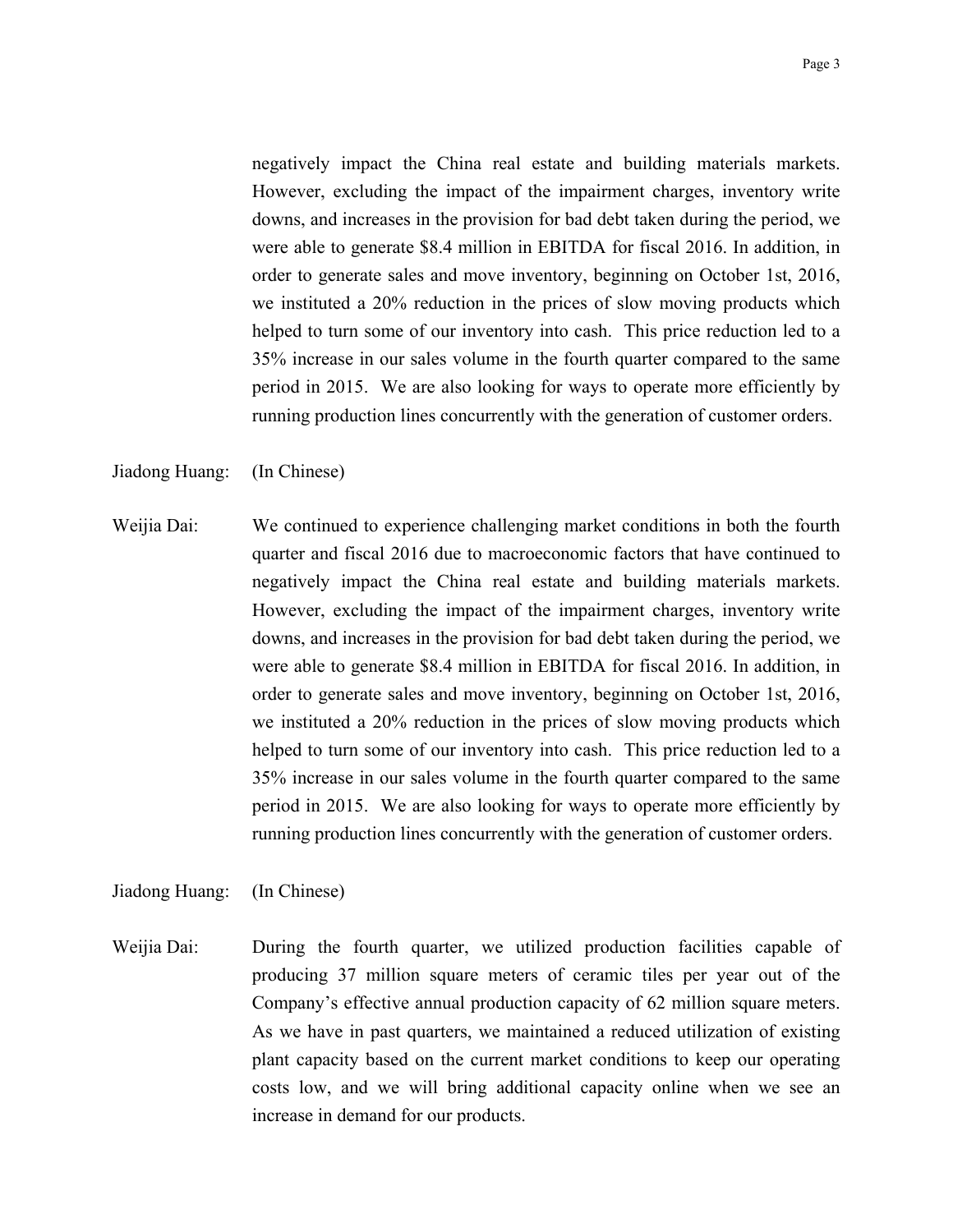#### Jiadong Huang: (In Chinese)

Weijia Dai: Looking ahead to 2017, we believe that the operating environment will slowly begin to improve. Should this occur, we believe that we can leverage our market positioning to maintain our existing customers and win new customers. We expect the consolidation trend among larger property developers to continue which will benefit the Company since our manufacturing scale and infrastructure enable us to effectively service these large enterprises. In the long-term, we believe that real estate is a key sector of China's economy and that the real estate market's supply and demand dynamics will stabilize to present us with sustainable growth opportunities.

> With that, I would like to turn over the call to the Company's Chief Financial Officer, Mr. Edmund Hen, who will discuss the Company's fourth quarter earnings results in more detail. Thank you!

Edmund Hen: Thank you Mr. Huang! I will now move on to a more detailed discussion of our financial results for the fourth quarter and fiscal year 2016.

> Our revenue for the fourth quarter ended December 31, 2016 was RMB 201.9 million, or US\$ 28.3 million, a decrease of 3.1% from RMB 208.3 million, or US\$ 31.6 million in the fourth quarter of 2015. The year-over-year increase in revenue was primarily due to a 28.2% decrease in our average selling price in the fourth quarter of 2016 to RMB 22.4 or US\$ 3.2 as compared to RMB 31.2 or US\$ 4.1 for the fourth quarter of 2015, partially offset by a 34.8% increase in sales volume to 9.0 million square meters of ceramic tiles in the fourth quarter of 2016 from 6.7 million square meters in the fourth quarter in 2015.

> Gross loss for the fourth quarter ended December 31, 2016 was RMB 87.1 million or US\$ 13.2 million as compared to profit of RMB 29.5 million or US\$ 4.5 million for the fourth quarter of 2015. The gross profit margin was a negative 43.1% for the fourth quarter ended December 31, 2016 compared to 14.2% for the fourth quarter of 2015. The year-over-year reduction in gross profit margin was primarily due to a 28.2% decrease in the average selling price of the Company's ceramic tiles attributable to our having instituted a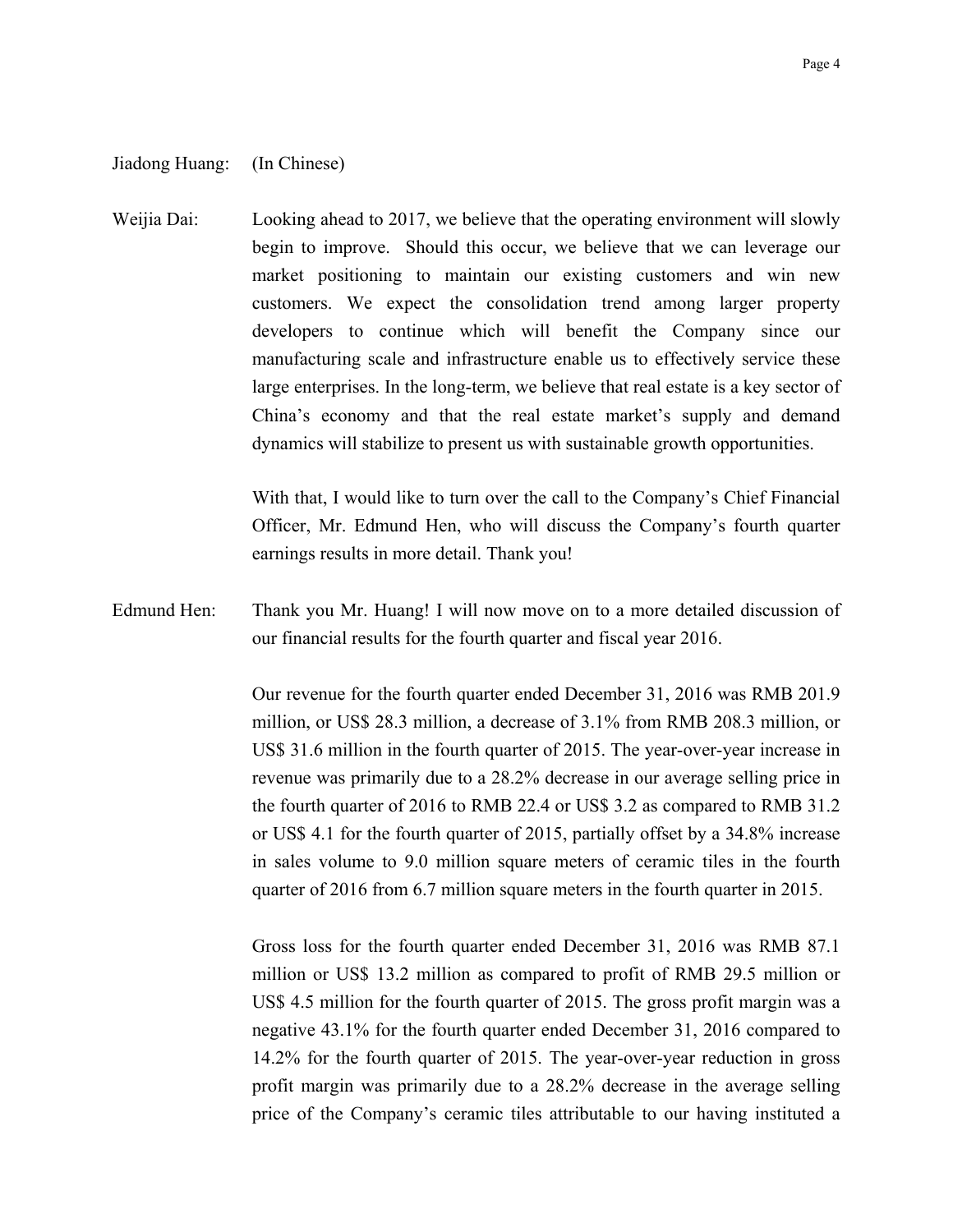20% reduction in the selling prices of slow moving inventory beginning on October 1st, 2016, due to challenging market conditions, and an RMB 59.4 million or US\$ 8.9 million write down of inventory in the fourth quarter of 2016.

Other income for the fourth quarter ended December 31, 2016 was RMB 3.5 million or US\$ 0.5 million, as compared to RMB 0.1 million or US\$ 0.01 million for the fourth quarter of 2015. The year-over-year increase in other income was mainly caused by rental income of RMB 3.5 million or US\$ 0.5 million the Company received by leasing out one of its production lines from its Hengdali facility pursuant to an eight-year lease contract.

Selling and distribution expenses for the fourth quarter ended December 31, 2016 were RMB 3.0 million or US\$ 0.4 million as compared to RMB 6.0 million or US\$ 0.9 million in the fourth quarter of 2015. The year-over-year decrease in selling and distribution expenses was primarily due to an RMB 2.7 million or US\$ 0.4 million decrease in advertising expenses and an RMB 0.3 million or US\$ 0.04 million decrease in travelling and entertainment expenses.

Administrative expenses for the fourth quarter ended December 31, 2016 were RMB 29.4 million or US\$ 4.3 million as compared to RMB 6.2 million or US\$ 1.0 million in the fourth quarter of 2015. The year-over-year increase in administrative expenses was primarily due to an RMB 24.0 million or US\$ 3.5 million provision for bad debt.

The loss from operations before taxes for the fourth quarter of 2016 was RMB 351.6 million or US\$ 52.5 million as compared to a RMB 406.5 million or US\$ 64.2 million of loss from operations before taxation in the fourth quarter of 2015. The year-over-year decrease in profit from operations before taxation was attributable to an impairment of non-current assets of RMB 230.4 million or US\$ 34.3 million, an inventory write-down of RMB 59.4 million or US\$ 8.9 million, and a provision for bad debt of RMB 24.0 million or US\$ 3.5 million. In the fourth quarter of 2015, there was an impairment of non-current assets of RMB 421.6 million or US\$ 66.5 million which caused a loss from operations before taxes for that quarter.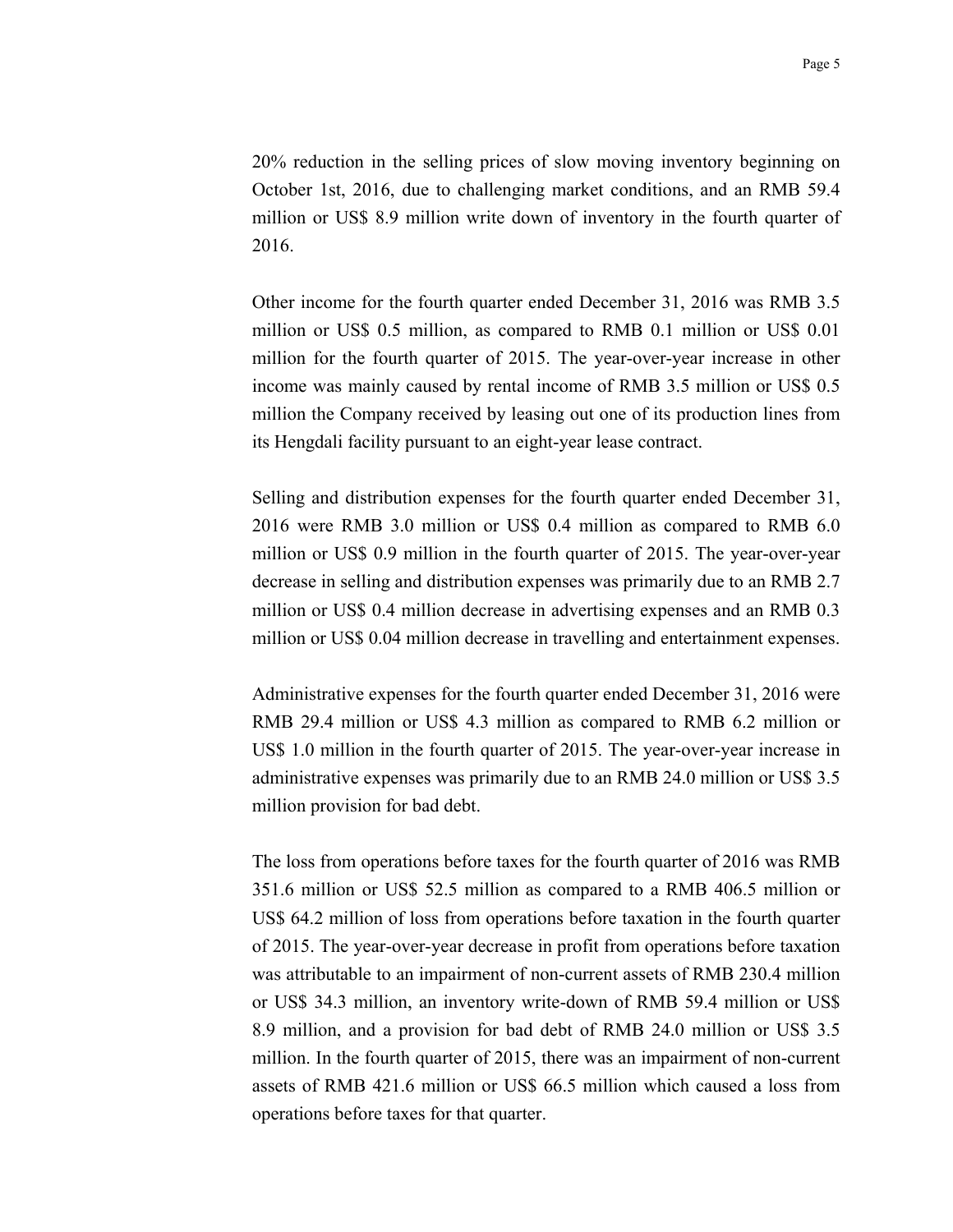Net loss for the fourth quarter of 2016 was RMB 352.5 million or US\$ 52.6 million as compared to RMB 411.3 million or US\$ 64.9 million of net loss for the fourth quarter ended December 31, 2015.

Loss per fully diluted share for the fourth quarter of 2016 on a basic and fully diluted basis were RMB127.63 or US\$ 19.05 as compared to basic and fully diluted earnings per share of RMB 161.04 or US\$ 24.88 in the fourth quarter of 2015, as adjusted for the one for eight reverse split in June 2016.

For the full-year ended December 31, 2016, revenue was RMB 793.7 million or \$118.3 million, a decrease of 22.0% as compared to RMB 1,017.1 million or \$160.4 million for the full year 2015. Gross loss was RMB 30.1 million or \$4.5 million, as compared to gross profit of RMB 125.4 million or \$19.8 million. Gross margin for the full-year 2016 was a negative 3.8% compared to 12.3% for the full-year 2015. Net loss for fiscal 2016 was RMB 321.8 million or US\$ 48.0 million as compared to a net loss of RMB 362.4 million or US\$ 57.2 million for fiscal year 2015. The loss per basic share and earnings per fully diluted share were RMB 116.51 or US\$ 17.36 for the year ended December 31, 2016, as compared to loss per basic and fully diluted share of RMB 141.91 or US\$ 21.92 for the same period of 2015, as adjusted for the one for eight reverse stock split in June 2016.

Turning to our balance sheet, as of December 31, 2016, we had cash and bank balances of RMB 0.1 million, or US\$ 0.01 million, as compared to RMB 0.5 million or US\$ 0.1 million as of fiscal year end 2015. Our short-term bank borrowings were nil, as compared to RMB 40.1 million or US 6.2 million as of fiscal year end 2015.

As of December 31, 2016, our inventory turn was 115 days compared to 131 days as of December 31, 2015. Our trade receivables turnover was 245 days compared with 163 days as of fiscal year end 2015. The increase in trade receivables turnover days was primarily due to the difficult economic environment which has prompted us to offer extended credit terms to certain customers resulting in a higher trade receivables turnover figure than normal.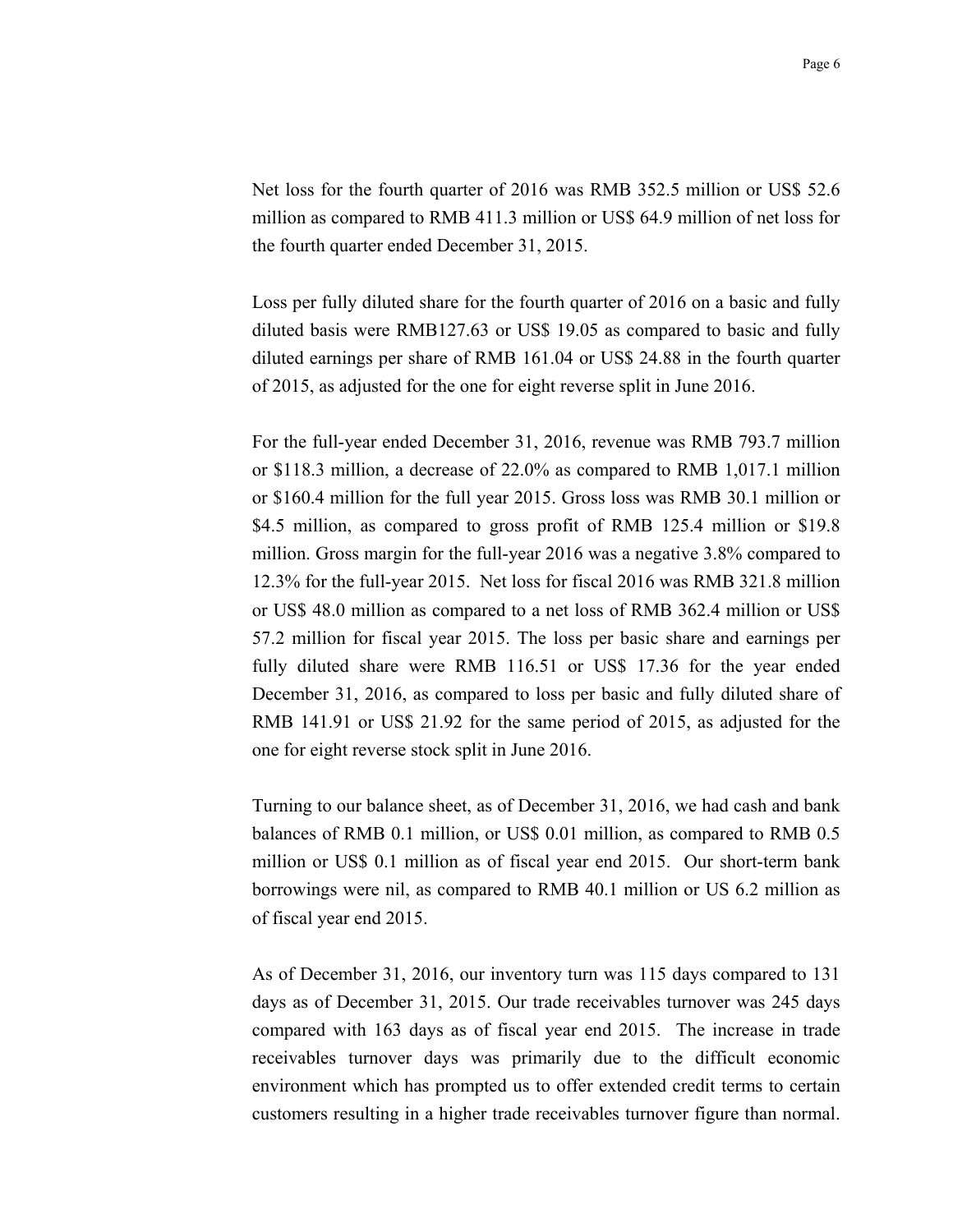In the fourth quarter of 2016, the Company accrued RMB 23.9 million or US\$ 3.5 million as a provision for bad debt for bad debt related to the outstanding trade receivables that did not conform with the Company's credit policy. Trade payables turnover, net of value added tax, was 43 days as of December 31, 2016 compared with 70 days as of December 31, 2015. The average turnover days was within the normal credit period of one to four months granted by our suppliers.

In terms of our plant utilization and capex, for the fourth quarter of 2016, we utilized plant capacity capable of producing 37 million square meters of ceramic tiles annually out of a total annual production capacity of 62 million square meters of ceramic tiles. Our annual production capacity has been effectively reduced from 72 million square meters of ceramic tiles to 62 million square meters of ceramic tiles due to an eight-year contract to lease out one of our production lines from our Hengdali facility that we entered into in March 2016. The current quarter's utilization represents an increase in plant capacity utilization from the fourth quarter of 2015, when we utilized plant capacity capable of producing 26 million square meters of ceramic tiles annually. Although business conditions are subject to change, looking ahead to 2017, we anticipate a low level of capital expenditures given the currently challenging market conditions.

Moving on to our business outlook, to help mitigate the effects of the continued slowdown in China's construction sector and its effect on the Company's building materials sector, on October 1st, 2016, we instituted a 20% reduction in the prices of slow moving inventory. This resulted in a 34.8% increase in our sales volume to 9.0 million square meters of ceramic tiles compared to sales volume of 6.7 million square meters of ceramic tiles in the fourth quarter of 2015. The current quarter's growth in sales volume was the first positive comparison to the previous comparable period after four straight quarters of period over year-ago period declines in this key metric.

However, reflective of the industry-wide retrenchment, for the full year 2016, sales volume was 28.8 million square meters of ceramic tiles, a decrease of 12.9% as compared to sales volume of 33.1 million square meters for the same period of 2015.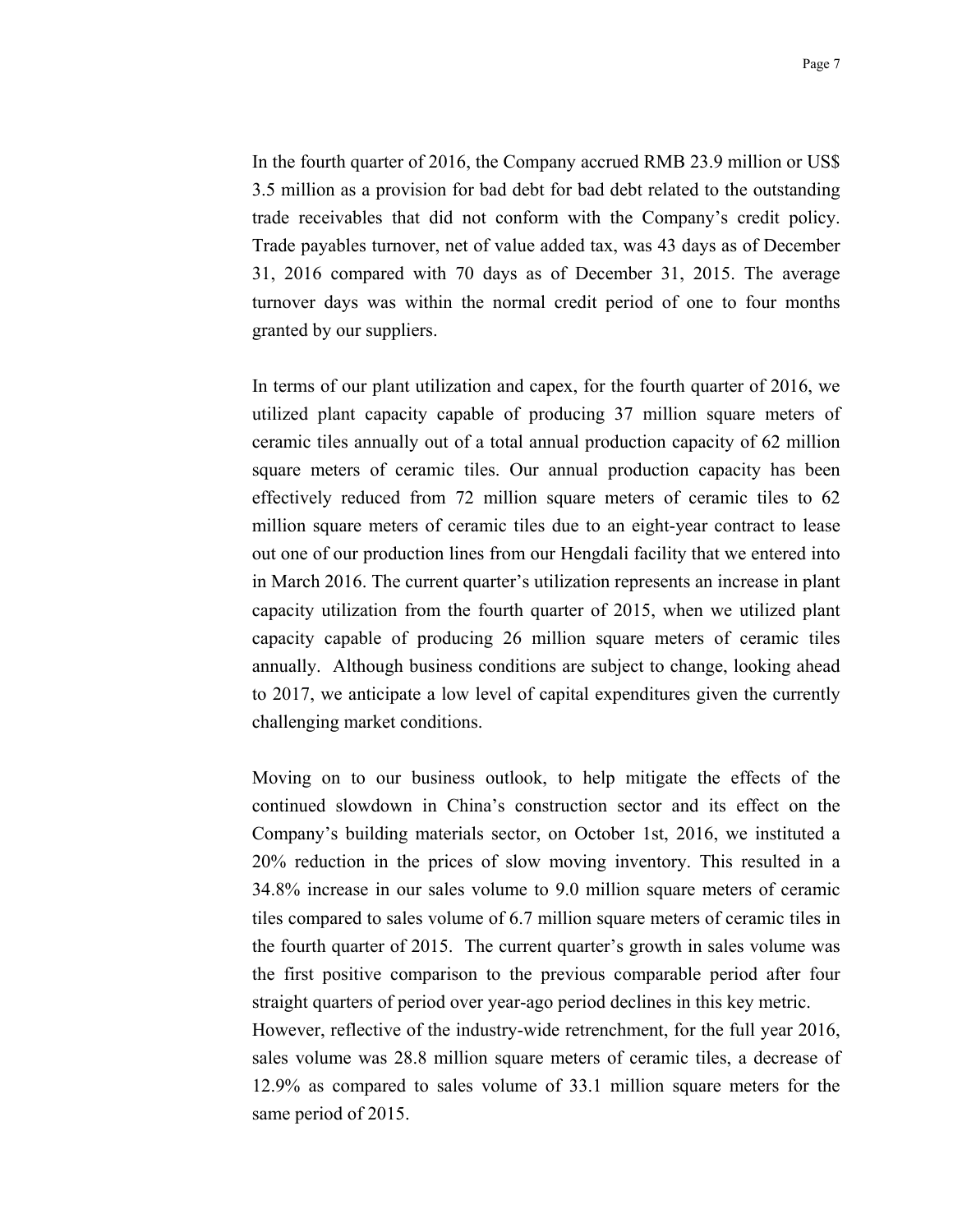The 20% reduction in the prices of slow moving inventory that we instituted was primarily the cause of a 28.2% decrease in the average selling price or ASP for all our products in the current quarter to RMB 22.4 or US\$ 3.2 per square meter of ceramic tile as compared to RMB 31.2 or US\$ 4.1 per square meter of ceramic tile in the year-ago quarter. This follows a 10.7% decline in ASP in the third quarter of 2016 preceded by eleven straight quarters of moderate period over year-ago period increases in this metric. The decrease in ASP in the fourth quarter was also the biggest such decline in three years, which was then also due to an industry-wide retrenchment. We chose to discount our slow-moving inventory as means to address the difficult macroeconomic and real estate conditions in China.

Looking ahead to 2017, we expect challenging conditions in the short-term, but improving market conditions as the year progresses. We believe that the real estate and the construction and building materials sectors continue to be vital to sustaining China's economic growth as it is estimated to comprise between 15% and 20% of China's gross domestic product. The demand for home properties continues to be strong in many Tier 1 and 2 cities, both for residential use and investment purposes. Although there remains a substantial level of unsold properties of inventories in smaller cities, housing sales have increased in Tier 3 and 4 cities with the occasional support of subsidies, though this sales increase has been significantly smaller than in larger cities. Further, additional land is being made available for development to rebalance supply and demand and to dampen increases in property prices in China's major cities.

We typically receive orders from customers two months in advance of production on a rolling basis. We enter into dealership agreements with customers, and a sales or purchase contract each time a customer places an order. As of December 31, 2016, our backlog was approximately RMB 61.4 million or US\$ 8.9 million, which represents approximately the next two months of revenue as of the end of the fourth quarter. This compares to a backlog of approximately RMB 66.8 million or US\$ 10.3 million as of December 31, 2015, a year-over-year decrease of 8.0%. Generally, , our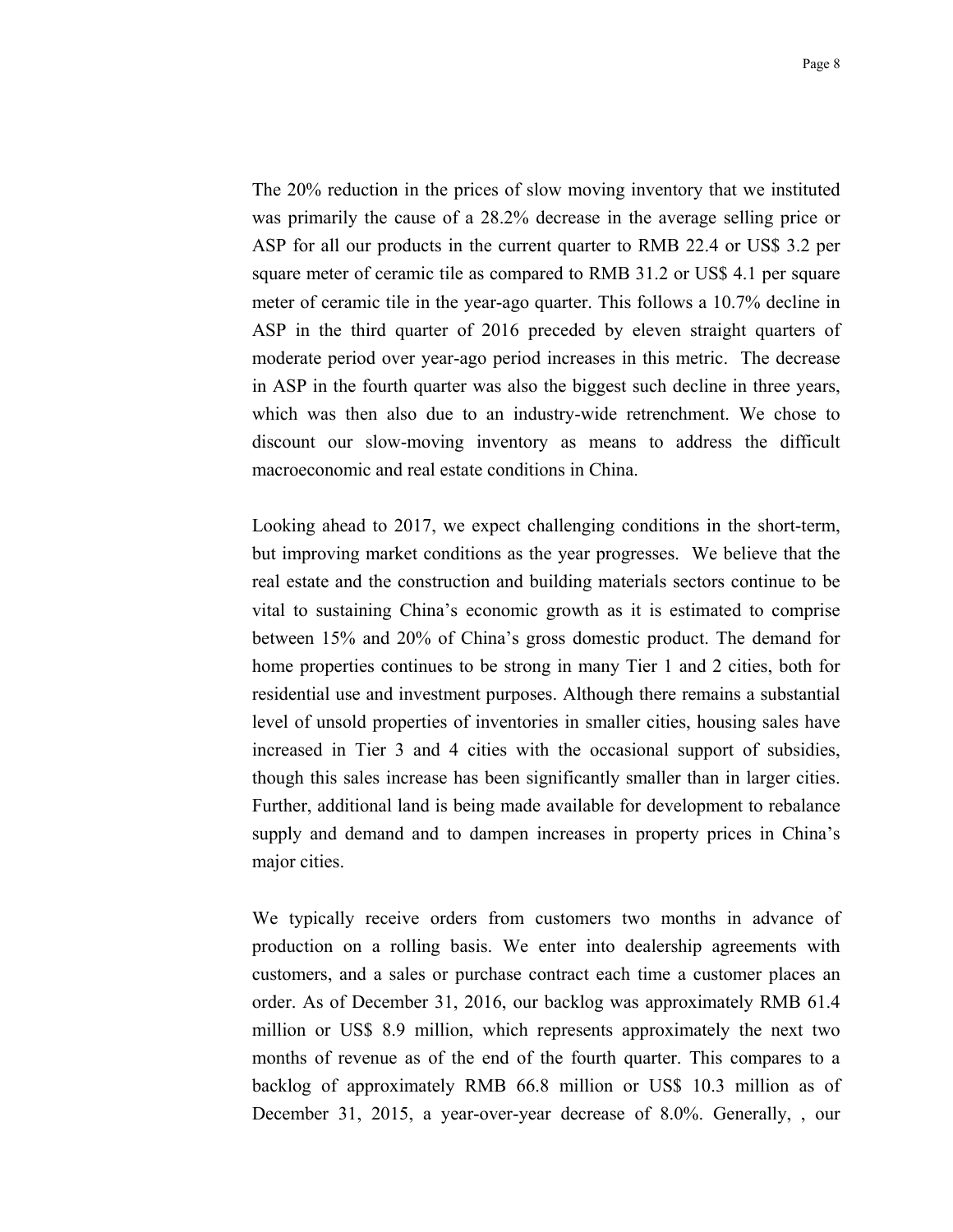backlog is an indicator of revenues that might be expected in the next quarter, though it is subject to change due to unforeseen business conditions and events including credit payment terms.

In order to weather the current market downturn, we are operating as leanly as possible, keeping our inventory levels manageable with our production of ceramic tiles occurring at the level where we expect to sell them. Our specific niche of the building materials sector is currently characterized as having excessive production capacity where consolidation is occurring and where we believe larger market participants such as China Ceramics will ultimately succeed. Competitive pressures over the last two years has led to a contraction in our sector as some smaller, less well capitalized firms who lack our advanced manufacturing capabilities and deep product platform have exited the space. Additional exits appear likely as government mandates to convert to cleaner and more expensive fuel sources to lower carbon emissions that will also pressure smaller competitors.

In the long-term, we view the growth of the real estate sector and our building materials sector as sustainable since it is underpinned by urbanization which is expected to lead to a more consumption-driven economy, a key objective of government policy. We believe that our branding and market presence will enable us to generate improved financial results once the building materials sector recovers. We have refocused our efforts towards cities in China where we see active real estate development and where property developers use our products as part of their finished home products. We believe we have a competitive advantage in our sector due to our comprehensive product platform, customization capabilities, marketing expertise and ability to implement operating efficiencies. Our goal for the year ahead is to continue to strategically market in regions with sound fundamentals and generate sustainable sales volume until the current period of market volatility subsides.

At this point, we would like to open up the call to any questions pertaining to the fourth quarter and fiscal year 2016 financial and operating performance. Operator?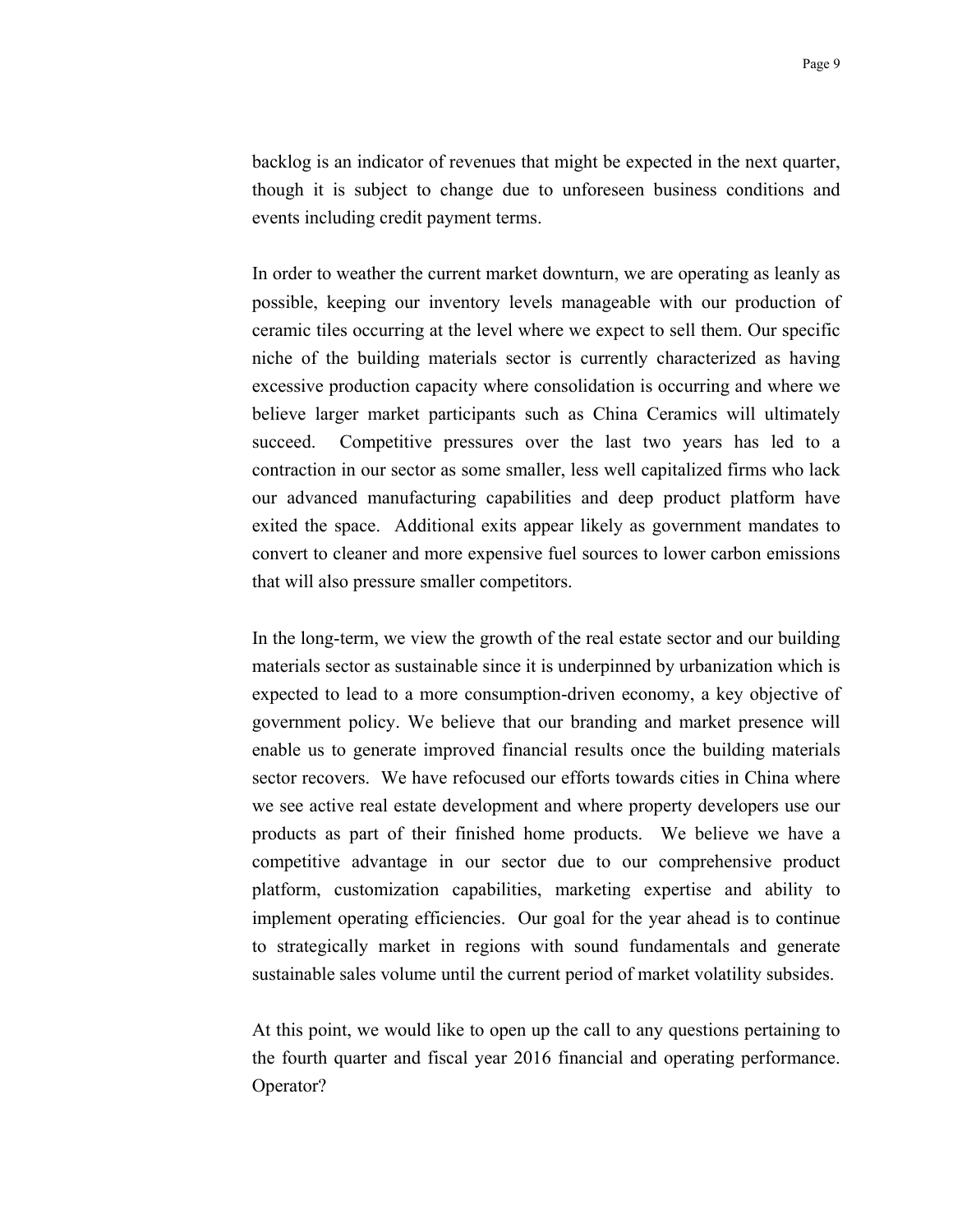- Operator: Ladies and gentlemen as a reminder, to ask an audio question, please press star one on your telephone keypad.
- Operator: The first question comes from Howard Flinker with Flinker & Co.

Howard Flinker: [In Chinese]

Could you please tell me what the effect will be on you and your local competitors of the increase in the environmental tax coming in January, I believe?

Edmund Hen: What we have seen is the more and more small players to have difficulties after this Chinese New Year.

Howard Flinker: And the tax will go up January 1, and another time will it not?

Edmund Hen: We haven't. This is not officially important to us yet.

- Howard Flinker: Well other industries have told me that, that's going to happen. So maybe you haven't been told yet, if it does, could it affect some of your bigger competitors too?
- Edmund Hen: If the new condition is passed to the other industry, I think everybody will have some impact of that.
- Howard Flinker: Even big guys, not just little guys?
- Edmund Hen: Even big guys, but it would have most of the negative impact is for the small guys.
- Howard Flinker: Sure. And you said, there are some early signs that '17 could be better than '16. What makes you feel that?
- Edmund Hen: What we found probably now is the lowest point for the economy in China. So probably from 2016 or next or in 2018 the environment will be better.